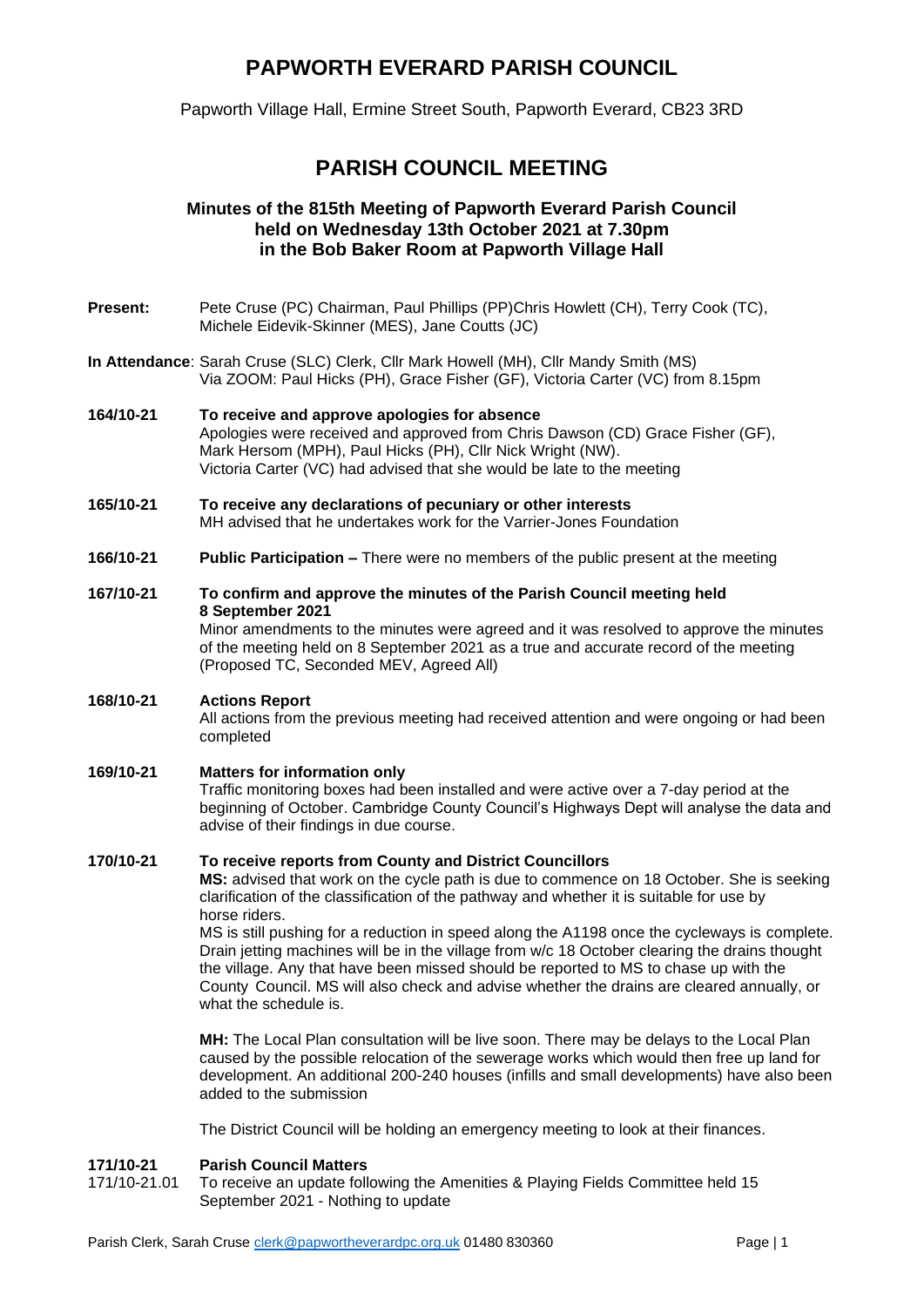- 171/10-21.02 To receive an update following the Finance Committee held 22 September 2021 The Finance and HR Committee approved the annual insurance renewal (under delegation from the Parish Council )
- 171/10-21.03 To receive an update following the Planning Committee meeting held 5 October 2021 The Planning Committee agenda was dominated by tree applications in the vicinity of the Papworth Hall Grounds, Barons Way and Wood Lane. Objections were submitted due to lack of information provided.

The new Tree Warden (David Potter) had submitted a report in the latest edition of the News and Views.

Discussions were had regarding having all trees on Parish Council owned or leased land surveyed. *The Clerk will obtain quotes for consideration.*

#### **172/10- 21 Correspondence and Communication**  Street Trading Changes - Noted

Pavilion Car Park Entrance works – works have been delayed due to cabling beneath the path not being at a sufficient depth to be signed off by Highways Dept. The area has been reinstated with a temporary surface and the heras fencing removed to allow access and

Lindum will be consulting UK Power Networks to arrange for remedial work to be carried out.

## **173/10-21 Police Matters**

To raise any issues relating to the village to be forwarded to the Police

#### **174/10-21 To approve a request from Michele Eidevik-Skinner to join the Amenities and Playing Fields Committee**

It was resolved to accept MES's request to join the Amenities and Playing Fields Committee (Proposed TC, Seconded PP, Agreed All)

#### **175/10-21 To review and approve the design and costs for a sign to be located at the Outdoor Gym area**

The design of the signs was reviewed and approved with minor amendments. It was resolved to purchase a double-sided sign at a cost of £230.75 + VAT incl posts and installation. (Proposed JC, Seconded CH, Agreed All)

#### **176/10-21 To approve the replacement of several broken dog waste bins with Topsy multipurpose bins at a cost of £414.00 + VAT per bin (Amenities Budget)**

Bins required as replacements for broken bins in the following locations: Corner of North Lodge Drive, Church Lane by Church, School Walk (Hayman's Way), School Walk (Varrier Jones Drive)

It was resolved to order 4 x topsy multipurpose bins from Cambridge County Council at a cost of £414 per bin (incl installation and removal of old bins). (Proposed TC, Seconded MEV, Agreed All)

## **177/10-21 Highways Matters**

Parking Restrictions - Draft plan, questionnaire and consultation for residents (MPH/VC) As MPH and VC were not present at the meeting this item will be carried forward to the November meeting .

#### **178/10-21 To consider a grant request submitted by the Papworth Community Group**

It was resolved to approve a grant request for £1000.00 from the Papworth Community Group to cover Christmas Hampers and 2 x Christmas Trees for Southbrook Field and The Close ( Proposed PP, Seconded TC, Agreed All) It was also agreed to provide cable ties and laminator pouches from the Admin budget for

the Halloween event at a cost not exceeding £35.00

**179/10-21 To approve a request from the Planning Committee to undertake a Land Registry search to obtain a Title Register and Title Plan at a cost of £24.95** It was resolved to allocated £25.00 (Admin Budget) to the Planning Committee to cover the cost of a Title search and Title Plan from the Land Registry (Proposed PP, Seconded CH, Agreed All)

## **180/10-21 Hybrid Meetings Trial**

180/10-21.01 To review the trial of hybrid meetings to date The trial of hybrid meetings held over the 3-month period from July (excl August) was reviewed. Of 12 meetings held, 8 had been hybrid meetings. The technology had worked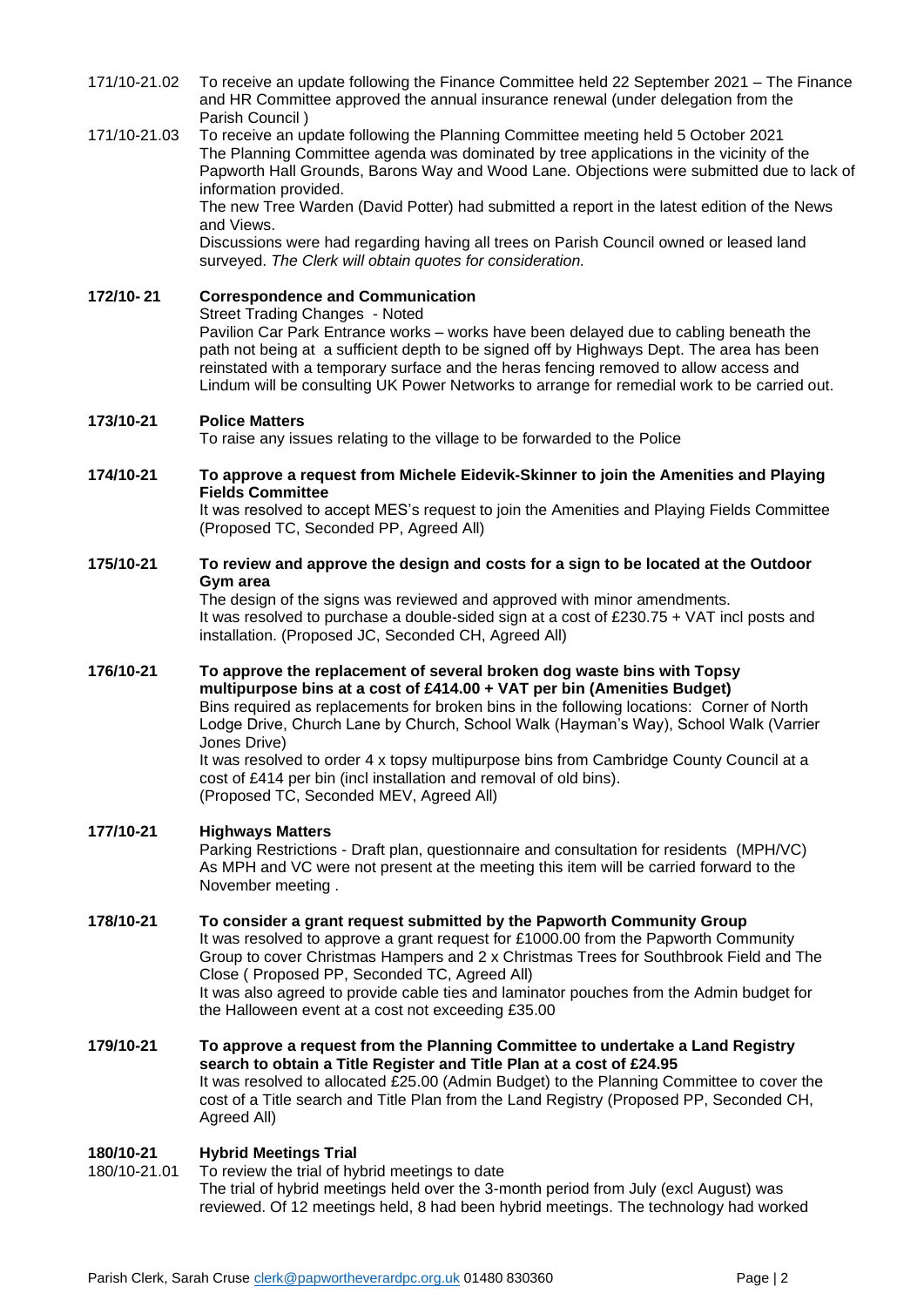well. It was noted that Councillors attending a meeting via Zoom do not count as being in attendance at the meeting and are therefore not permitted to vote on any resolutions.

- 180/10-21.02 To consider whether the trial of hybrid meetings should continue Discussions were had regarding the effect holding hybrid meetings had on meeting attendance and whether access to the meetings should continue to be offered in hybrid form. A vote was taken on whether or not to continue the use of hybrid meetings. FOR : 1 AGAINST: 5 It was therefore resolved not to continue with hybrid meetings using remote access.
- 180/10-21.03 If continuing with hybrid meetings, to consider any changes required to the ground rules for meeting attendance – Item no longer applicable
- **181/10-21 To consider whether the Parish Council would be willing to support a Carol Service in the Village Hall in December** It was resolved that the Parish Council would support and host the annual village carol concert with no Hall Hire costs applicable for the event. (Proposed TC, Seconded JC, Agreed All) *The Clerk will forward a Grant request application form to enable a request to be submitted to cover costs for the event.*

#### **182/10-21 Finance and Procedure**  To approve monthly accounts for payment The following accounts were approved for payment (Proposed TC, Seconded MEV, Agreed All)

| Chq No           | <b>Cheque Payments</b>                    | <b>Invoice No</b> | <b>Net</b> | <b>Category</b> |
|------------------|-------------------------------------------|-------------------|------------|-----------------|
|                  |                                           |                   |            |                 |
| <b>To PAY</b>    | <b>BACS Payments</b>                      |                   |            |                 |
| 15/10/21         | <b>VH Salaries - SEPTEMBER</b>            |                   | 1,391.30   | VH              |
| 15/10/21         | PC Salaries - SEPTEMBER                   |                   | 1,630.31   | Remuneration    |
| 15/10/21         | <b>HMRC Payroll Tax SEPT</b>              |                   | 449.06     | Remuneration    |
| 15/10/21         | CGM Group - Car Park Maintenance VH       |                   | 60.00      | VH              |
| 15/10/21         | CGM Group - Grass play area/cemetery      |                   | 616.67     | AM              |
| 15/10/21         | Papworth Tennis Club Elec Chg Rm/Pav SEPT | 54                | 80.40      | PF              |
| 15/10/21         | Papworth Tennis Club Elec Bowls SEPT      | 53                | 70.95      | AM              |
| 15/10/21         | Latta Hire - toilets 1/9-6/9 + Collection | 162460            | 129.30     | AM              |
| 15/10/21         | Pendrill Publications - NOV               | 10353             | 350.00     | Newsletter      |
| 15/10/21         | Newflame - fire alarm & e/light test      | 148086            | 240.00     | VH              |
| 15/10/21         | <b>TURFCARE - Bowls Autumn Treatment</b>  | 16377             | 1,965.00   | <b>PF</b>       |
| 15/10/21         | Royal Maintenance VH Repairs/door hook    | <b>AUG001</b>     | 195.00     | VH              |
| 15/10/21         | Royal Maintenance - Pool/Benches/Bin      | <b>AUG002</b>     | 250.00     | VH              |
| 15/10/21         | PKF Accountants - Annual Return           | SB20212799        | 800.00     | Admin           |
| <b>Date Paid</b> | <b>PAYMENTS MADE (BACS)</b>               |                   |            |                 |
| 15/09/21         | SLCC - Annual Membership                  | MEM236131-1       | 185.00     | Subscriptions   |
| 20/09/21         | J ANSELL - Deposit Return                 |                   | 25.00      | VH Dep          |
| 20/09/21         | E Tomkinson - VH Deposit Return           |                   | 75.00      | VH Dep          |
| 24/09/21         | Came & Co - Insurance Renewal 21/22       | 3073055           | 5,714.10   | Insurance       |
| 24/09/21         | Papworth Surgery - VH Deposit Return      |                   | 25.00      | VH Dep          |
| 12/10/21         | E Manian - VH Deposit Return              |                   | 25.00      | VH Dep          |
| 12/10/21         | N Holley - VH Deposit Return              |                   | 25.00      | VH Dep          |
| 12/10/21         | A Frost - VH Deposit Return               |                   | 25.00      | VH Dep          |
| <b>Date Paid</b> | <b>PAYMENTS MADE (Card)</b>               |                   |            |                 |
| 04/10/21         | Amazon - Valve Seals                      |                   | 20.62      | <b>VH</b>       |
| 04/04/21         | Amazon - Toilet Valves x2                 |                   | 49.70      | VH              |
| <b>Due/Paid</b>  | <b>REGULAR DIRECT DEBIT PAYMENTS</b>      |                   |            |                 |
| 24/10/21         | O2 (Imp Shed SIM)                         | 98055453          | 16.64      | PF              |